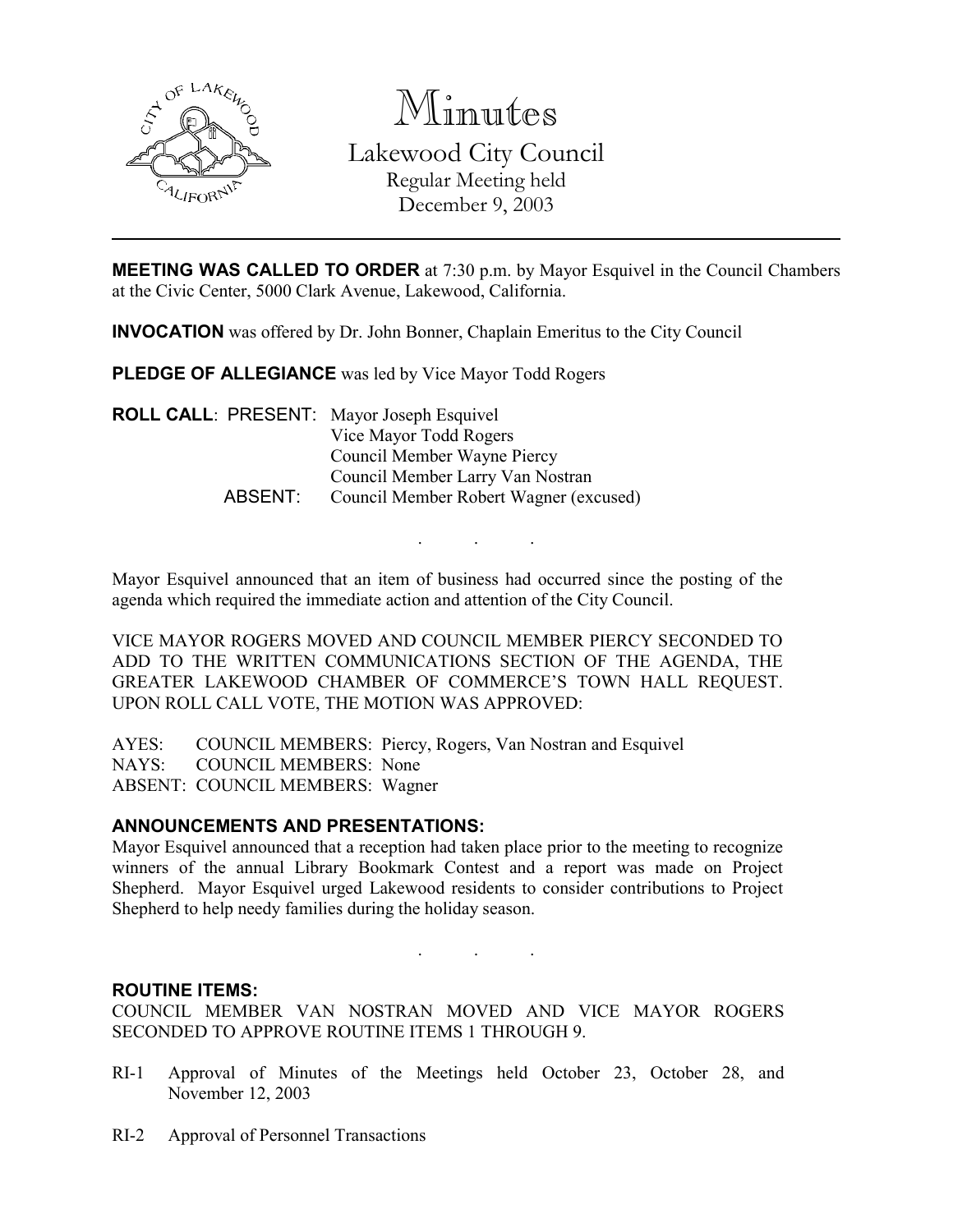City Council Minutes December 9, 2003 Page 2

#### ROUTINE ITEMS: Continued

- RI-3 Approval of Registers of Demands dated November 20, November 26, and December 4, 2003
- RI-4 RESOLUTION NO. 2003-97; A RESOLUTION OF THE CITY COUNCIL OF THE CITY OF LAKEWOOD PROHIBITING THE PARKING OR STANDING OF VEHICLES BETWEEN 10 A.M. AND 3 P.M. ON TUESDAY OF EACH WEEK FOR STREET SWEEPING PURPOSES ON BOTH SIDES OF LEMMING STREET BETWEEN WARDHAM AVENUE AND BLOOMFIELD AVENUE
- RI-5 Approval of Monthly Report of Investment Transactions
- RI-6 Approval of Amendment to Agreement with BidAmerica/Convert-A-Doc for Scanning and Indexing of Building Plans
- RI-7 Approval of Letters of Intent for 50th Anniversary Activities
- RI-8 Approval of Ad Hoc Committee Recommendation for Centre Concessionaire Manager
- RI-9 RESOLUTION NO. 2003-98; A RESOLUTION OF THE CITY COUNCIL OF THE CITY OF LAKEWOOD ESTABLISHING A PHYSICALLY HANDICAPPED PERSONS DESIGNATED PARKING SPACE ON THE WEST SIDE OF BRIERCREST AVENUE WITHIN THE CITY OF LAKEWOOD

RESOLUTION NO. 2003-99; A RESOLUTION OF THE CITY COUNCIL OF THE CITY OF LAKEWOOD ESTABLISHING A PHYSICALLY HANDICAPPED PERSONS DESIGNATED PARKING SPACE ON THE NORTH SIDE OF GREENTOP STREET WITHIN THE CITY OF LAKEWOOD

UPON ROLL CALL VOTE, THE MOTION WAS APPROVED:

AYES: COUNCIL MEMBERS: Piercy, Rogers, Van Nostran and Esquivel NAYS: COUNCIL MEMBERS: None ABSENT: COUNCIL MEMBERS: Wagner

# 1.1 • GENERAL PLAN AMENDMENT, ZONE CHANGE AND SPECIFIC PLAN FOR PROPERTY LOCATED AT 5505 CARSON STREET

. . .

Chuck Ebner, Director of Community Development, displayed slides and presented an oral report based on the memorandum in the agenda packet. He stated that a project had been proposed that would demolish the existing bank/office building located at 5505 Carson Street and replace it with a smaller bank building and a pharmacy. The site would need a zone change since the parking area for the original building had included three residential lots.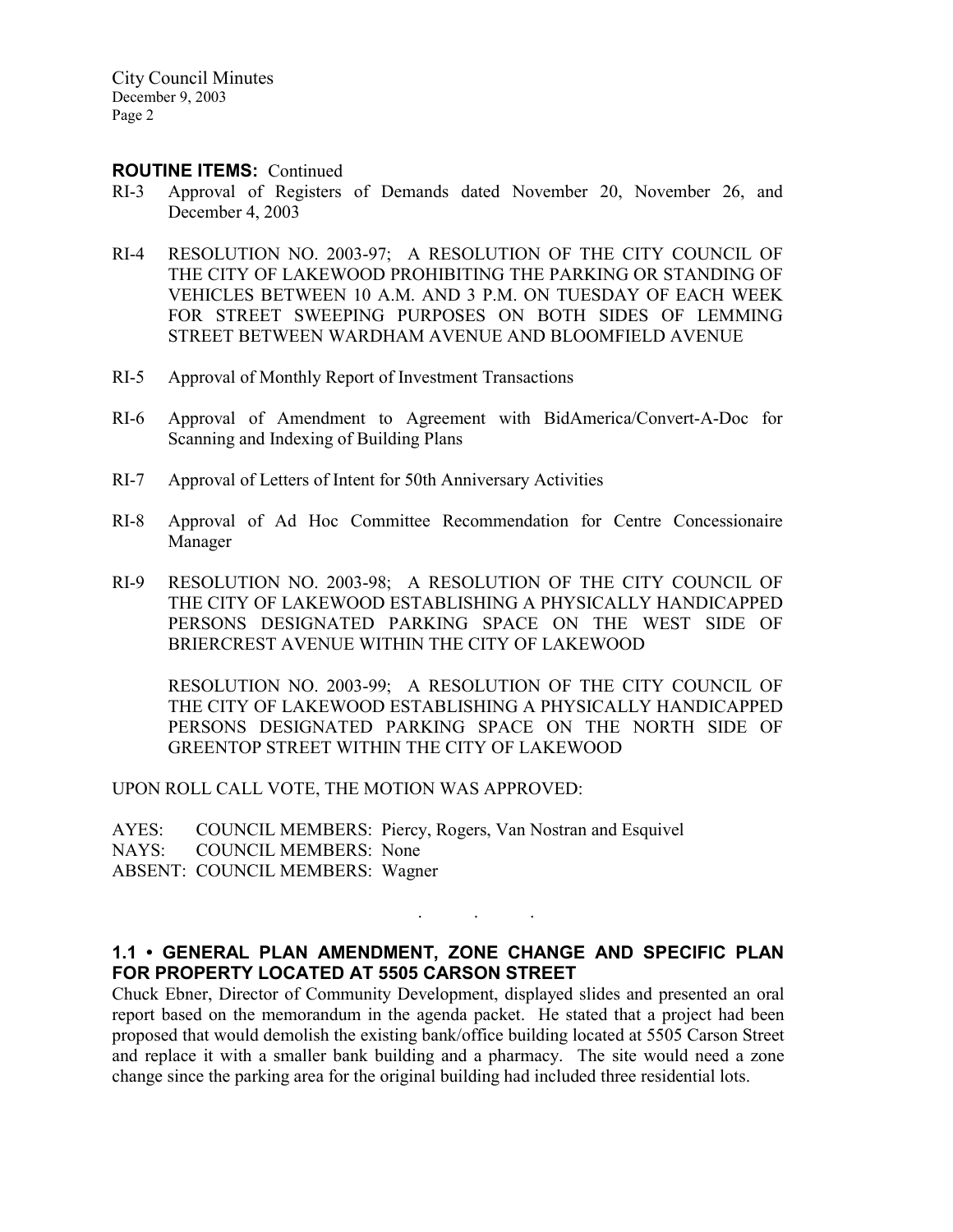#### 1.1 • GENERAL PLAN AMENDMENT, ZONE CHANGE AND SPECIFIC PLAN FOR PROPERTY LOCATED AT 5505 CARSON STREET - Continued

Changing the zoning from existing Single Family Residential (R-1) to Neighborhood Commercial (C-1) would allow the new buildings to be located on different parts of the site. The General Plan designations would be changed from Low Density Residential to Commercial as well. In addition, a Specific Plan would be implemented that would regulate development for the entire site. He advised that prior to development, a Parcel Map, combining all of the lots into one, would be recorded, and that development of the site was subject to Development Review Board approval. The Parcel Map would also determine the reconfiguration of the corner of Marber Avenue and Tilbury Street. He noted that an Initial Study had been prepared for the project and, with mitigation measures contained within the Negative Declaration, there would be no significant effects on the environment. It was the recommendation of the Planning and Environment Commission that the City Council adopt the proposed resolution approving the General Plan Amendment, introduce the proposed ordinance to change the zoning map, and introduce the proposed ordinance implementing the Bellflower and Carson Specific Plan.

Responding to a question from Mayor Esquivel, Mr. Ebner stated access to the site would be from either Carson Street or Bellflower Boulevard and that there would be no vehicular or pedestrian access onto Marber Avenue or Tilbury Street.

Mayor Esquivel opened the public hearing at 7:58 p.m. and called for anyone in the audience wishing to address the City Council on this matter.

Tab Johnson, representing Rich Development Company, stated they had worked diligently with City staff and met with neighboring residents to address their concerns. He noted that currently, there was traffic in the residential neighborhood caused by a number of delivery and other vehicles using the abutting residential streets for temporary parking since there was walk-through access. The new development would replace the existing three-foot block wall with a six-foot block wall with no pedestrian access through the residential neighborhood. He also noted that the side of the new bank building, which would face the residential neighborhood, had been designed to blend in with a residential appearance.

Vice Mayor Rogers thanked Mr. Johnson and his company for working hard to address the concerns of the neighboring residents and inquired if there were any significant issues that had not been resolved. Mr. Ebner responded by stating that all significant problems raised had been mitigated.

#### VICE MAYOR ROGERS MOVED AND COUNCIL MEMBER PIERCY SECONDED TO CLOSE THE PUBLIC HEARING. UPON ROLL CALL VOTE, THE MOTION WAS APPROVED:

AYES: COUNCIL MEMBERS: Piercy, Rogers, Van Nostran and Esquivel NAYS: COUNCIL MEMBERS: None ABSENT: COUNCIL MEMBERS: Wagner

City Attorney John S. Todd enumerated the attachments and exhibits required for the project.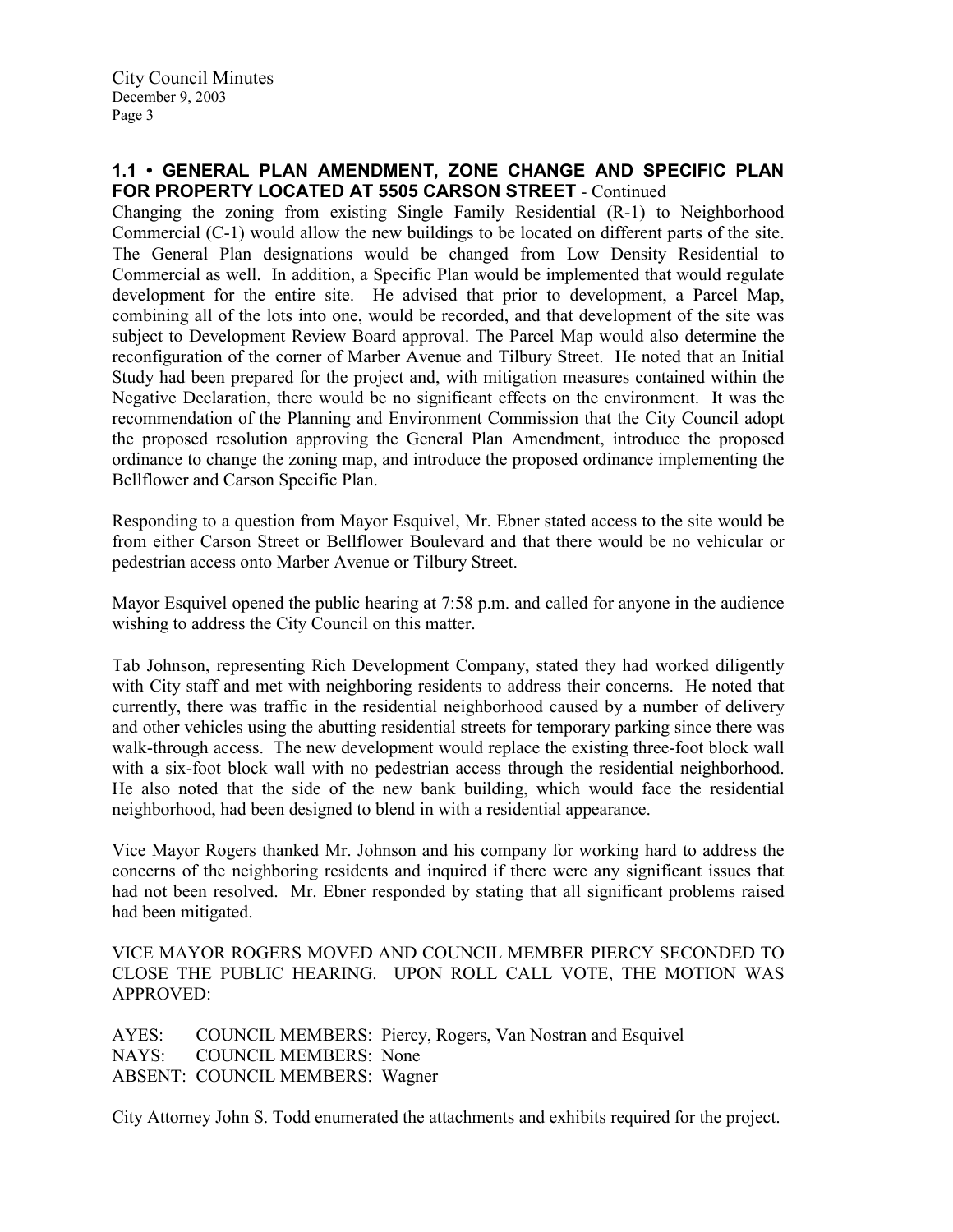1.1 • GENERAL PLAN AMENDMENT, ZONE CHANGE AND SPECIFIC PLAN FOR PROPERTY LOCATED AT 5505 CARSON STREET - Continued

RESOLUTION NO. 2003-100; A RESOLUTION OF THE CITY COUNCIL OF THE CITY OF LAKEWOOD AMENDING THE LAND USE ELEMENT OF THE GENERAL PLAN TO CHANGE THE DESIGNATION OF A PARCEL OF LAND LOCATED AT 5505 CARSON STREET, LAKEWOOD, CALIFORNIA, FROM LOW DENSITY RESIDENTIAL TO COMMERCIAL, AND DESIGNATED AS GENERAL PLAN AMENDMENT NO. 2003-3

VICE MAYOR ROGERS MOVED AND COUNCIL MEMBER PIERCY SECONDED TO ADOPT RESOLUTION NO. 2003-100. UPON ROLL CALL VOTE, THE MOTION WAS APPROVED:

AYES: COUNCIL MEMBERS: Piercy, Rogers, Van Nostran and Esquivel NAYS: COUNCIL MEMBERS: None ABSENT: COUNCIL MEMBERS: Wagner

ORDINANCE NO. 2003-9; AN ORDINANCE OF THE CITY COUNCIL OF THE CITY OF LAKEWOOD AMENDING THE ZONING MAP OF THE CITY OF LAKEWOOD BY CHANGING THE ZONING FROM R-1 (SINGLE FAMILY RESIDENTIAL) TO C-1 (NEIGHBORHOOD COMMERCIAL) ON PROPERTY LOCATED AT 5505 CARSON STREET, LOTS 20, 25 AND 26 OF TRACT 13000, LAKEWOOD, CALIFORNIA, DESIGNATED AS ZONE CHANGE CASE NO. 107

VICE MAYOR ROGERS MOVED AND COUNCIL MEMBER PIERCY SECONDED TO INTRODUCE ORDINANCE NO. 2003-9. UPON ROLL CALL VOTE, THE MOTION WAS APPROVED:

AYES: COUNCIL MEMBERS: Piercy, Rogers, Van Nostran and Esquivel NAYS: COUNCIL MEMBERS: None ABSENT: COUNCIL MEMBERS: Wagner

ORDINANCE NO. 2003-10; AN ORDINANCE OF THE CITY COUNCIL OF THE CITY OF LAKEWOOD ADOPTING THE BELLFLOWER/CARSON SPECIFIC PLAN

COUNCIL MEMBER PIERCY MOVED AND VICE MAYOR ROGERS SECONDED TO INTRODUCE ORDINANCE NO. 10. UPON ROLL CALL VOTE, THE MOTION WAS APPROVED:

AYES: COUNCIL MEMBERS: Piercy, Rogers, Van Nostran and Esquivel NAYS: COUNCIL MEMBERS: None ABSENT: COUNCIL MEMBERS: Wagner

. . .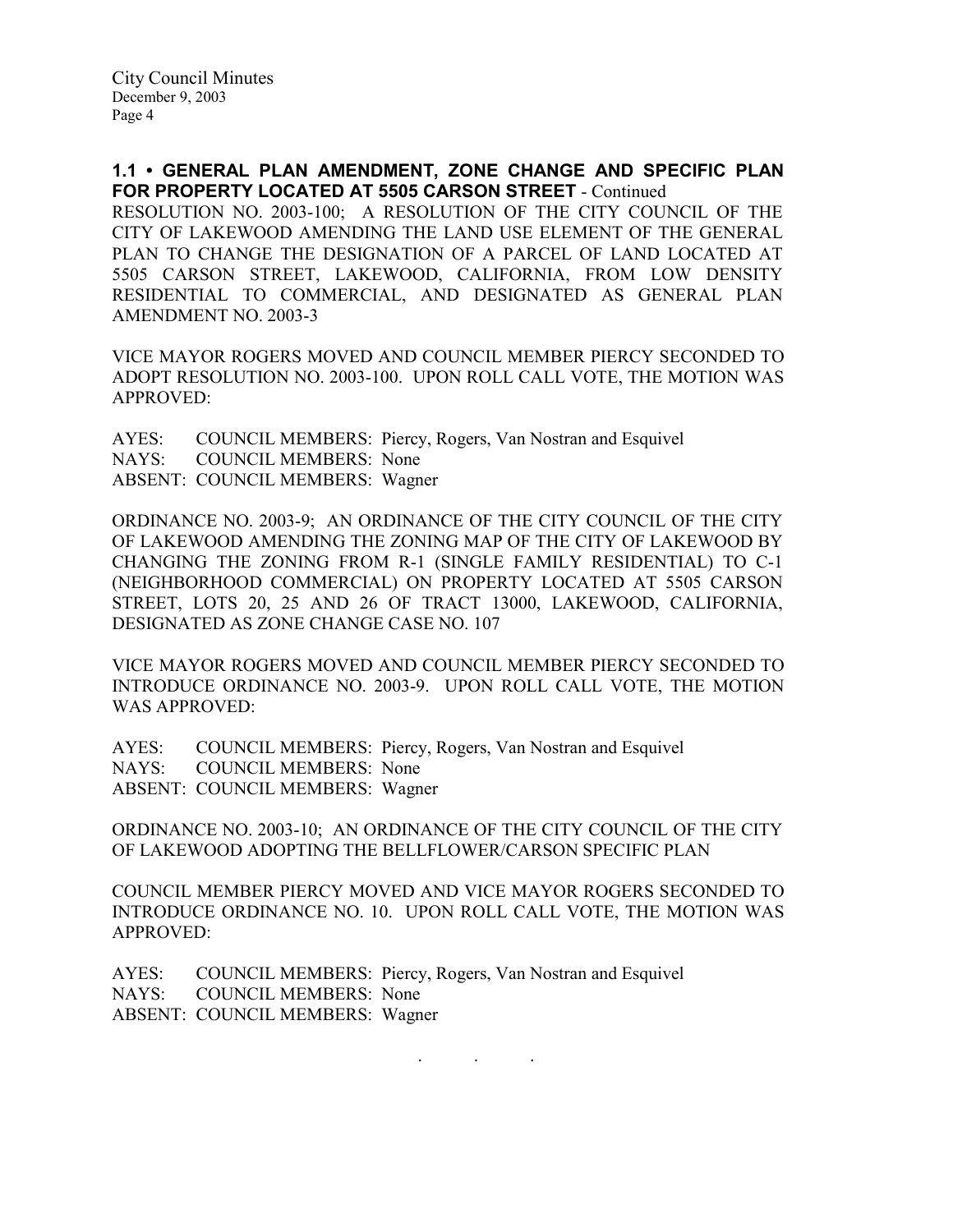# 2.1 • PARKING RESTRICTION ON ROCKET STREET BETWEEN BELLFLOWER BOULEVARD AND ADENMOOR AVENUE

The Assistant Director of Public Works, Max Withrow, presented an oral report based on the memorandum in the agenda packet and stated that in response to resident concerns about late evening noise and littering adjacent to the "In-N-Out" restaurant, the Community Safety Commission had considered additional parking restrictions. It was the recommendation of the Commission that the City Council adopt the proposed resolution to establish a "No Parking 10 p.m. to 5 a.m." zone on both sides of Rocket Street between Bellflower Boulevard and Adenmoor Avenue.

RESOLUTION NO. 2003-101; A RESOLUTION OF THE CITY COUNCIL OF THE CITY OF LAKEWOOD PROHIBITING THE PARKING OF VEHICLES ON BOTH SIDES OF ROCKET STREET BETWEEN BELLFLOWER BOULEVARD AND ADENMOOR AVENUE WITHIN THE CITY OF LAKEWOOD

COUNCIL MEMBER VAN NOSTRAN MOVED AND COUNCIL MEMBER PIERCY SECONDED TO ADOPT RESOLUTION NO. 2003-11. UPON ROLL CALL VOTE, THE MOTION WAS APPROVED:

. . .

AYES: COUNCIL MEMBERS: Piercy, Rogers, Van Nostran and Esquivel NAYS: COUNCIL MEMBERS: None ABSENT: COUNCIL MEMBERS: Wagner

## 3.1 • APPLICATION FOR HOMELAND SECURITY GRANT 2003, PART II

Joan Biegel, Director of Recreation and Community Services, presented an oral report based on the memorandum in the agenda packet and reported that the U.S. Department of Homeland Security had allocated over \$2 million in discretionary funds to local jurisdictions to purchase equipment to aid in a response to terrorism. The City of Lakewood was entitled to an apportionment totaling \$18,834, which was proposed to be used for communicationsbased equipment, such as hand-held radios and ham radios. The terms of the grant would require the City to allocate funds, purchase the equipment, and then be reimbursed by the State Office of Homeland Security within 60 days. It was the recommendation of staff that the City Council approve an appropriation in the amount of \$18,834 from the General Fund and authorize the purchase of the communications-based equipment.

Responding to questions from Council Member Piercy, Ms. Biegel stated that the equipment would be used in the Emergency Operations Center located within City Hall. She noted that the EOC would be staffed with representatives from each department.

COUNCIL MEMBER VAN NOSTRAN MOVED AND COUNCIL MEMBER PIERCY SECONDED TO APPROVE STAFF'S RECOMMENDATION. UPON ROLL CALL VOTE, THE MOTION WAS APPROVED:

AYES: COUNCIL MEMBERS: Piercy, Rogers, Van Nostran and Esquivel NAYS: COUNCIL MEMBERS: None ABSENT: COUNCIL MEMBERS: Wagner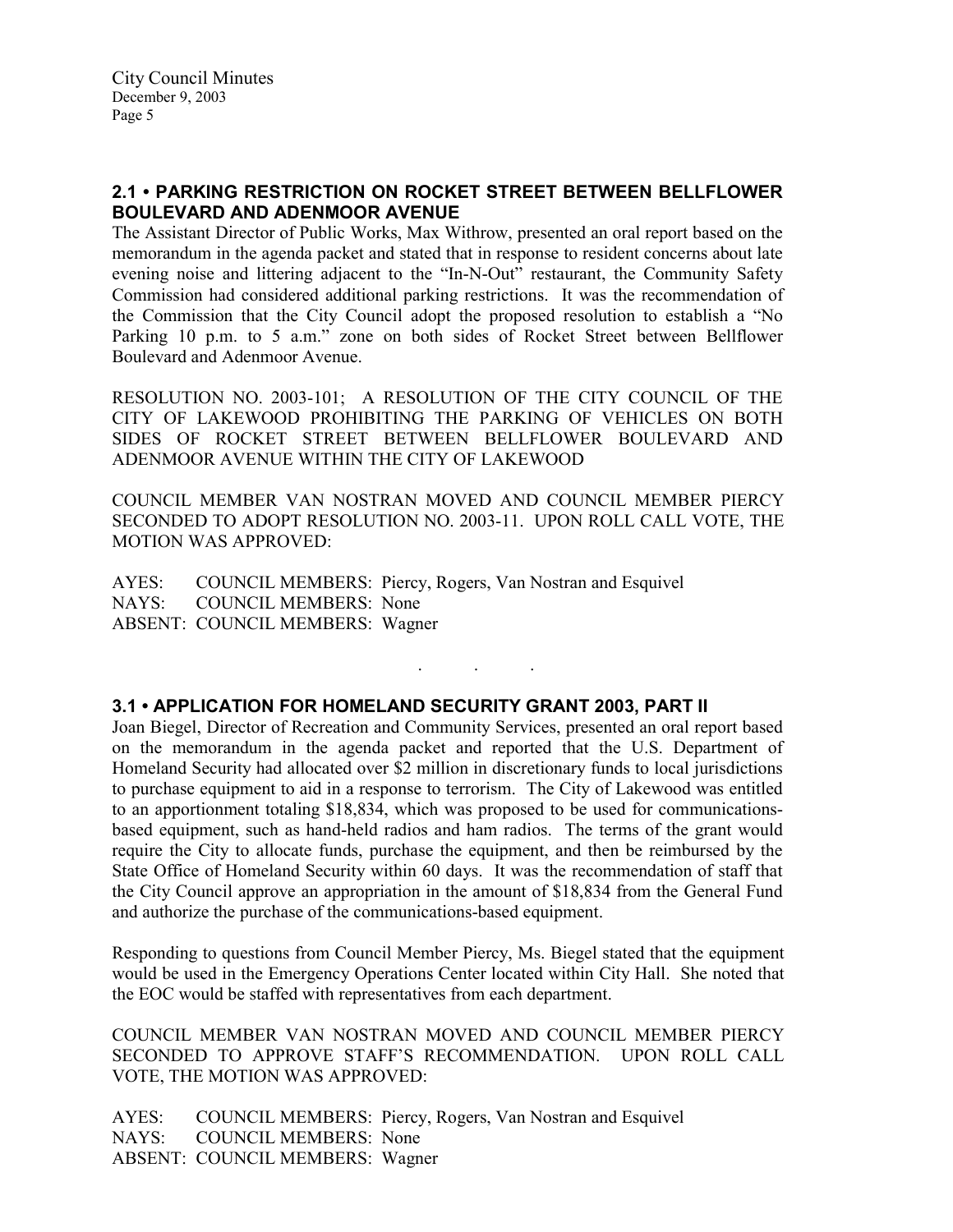## 3.2 • AMENDMENT TO THE AGREEMENT WITH THE CITY OF LONG BEACH FOR TRAFFIC SIGNALS ON CARSON STREET AND PIONEER BOULEVARD

The Assistant Director of Public Works presented an oral report based on the memorandum in the agenda packet and reported that a request had been received from the City of Long Beach to assume operation and maintenance for the traffic signal located at Carson Street and Pioneer Boulevard. He advised that the traffic signal was located on the borders of Lakewood, Hawaiian Gardens and Long Beach. Noting that the City of Long Beach already maintained signals to the east and west of the site, he explained that transferring operation and maintenance to them, from the County of Los Angeles, would insure that operational changes could be made more rapidly, improving traffic flow. The transfer could be accomplished by amending an existing agreement. It was the recommendation of staff that the City Council approve an amendment to the "Agreement between the Cities of Lakewood and Long Beach pertaining to certain Municipal Services on Carson Street."

COUNCIL MEMBER PIERCY MOVED AND VICE MAYOR ROGERS SECONDED TO APPROVE STAFF'S RECOMMENDATION. UPON ROLL CALL VOTE, THE MOTION WAS APPROVED:

AYES: COUNCIL MEMBERS: Piercy, Rogers, Van Nostran and Esquivel NAYS: COUNCIL MEMBERS: None ABSENT: COUNCIL MEMBERS: Wagner

WRITTEN COMMUNICATIONS: REQUEST OF GREATER LAKEWOOD CHAMBER OF COMMERCE FOR TOWN HALL MEETING

Mayor Esquivel summarized correspondence from the Chamber of Commerce notifying the City that the Town Hall event that they had planned for November 19, 2003, would now be held on January 30, 2004. The Chamber was requesting that the City Council approval previously granted for use of facilities and staffing be transferred to this new date.

. . .

COUNCIL MEMBER PIERCY MOVED AND VICE MAYOR ROGERS SECONDED TO APPROVE THE REQUEST OF THE CHAMBER. UPON ROLL CALL VOTE, THE MOTION WAS APPROVED:

AYES: COUNCIL MEMBERS: Piercy, Rogers, Van Nostran and Esquivel NAYS: COUNCIL MEMBERS: None ABSENT: COUNCIL MEMBERS: Wagner

At 8:18 p.m., the Regular Meeting of the City Council was recessed for the Meeting of the Lakewood Redevelopment Agency. At 8:18 p.m., the City Council Meeting was reconvened.

. . .

. . .